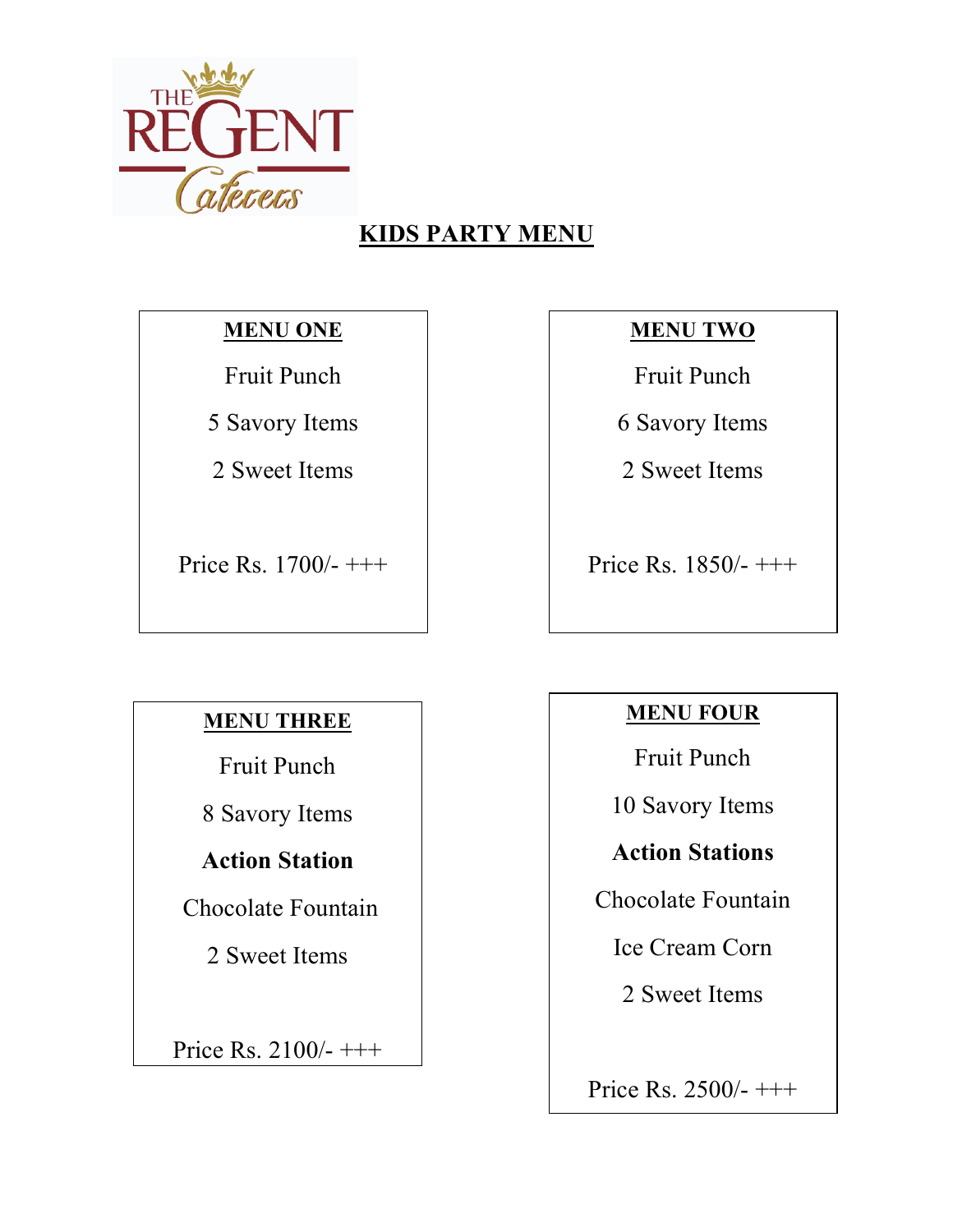

#### **KIDS MENU 1**

Chicken and Cheese Finger Sandwich Boiled Egg and Mayonnaise Sandwich Carrot and Beetroot Double layer Sandwich

#### **HOT DISHES**

Chicken Patty Mini Pizza Margarita Fish Fingers with Tartar Sauce Chinese Spring Rolls Crumbed Fried Chicken Lollypop Sausage Puff

#### **DESSERTS**

Assorted Mash Mellows Assorted Cup Cakes Chocolate Profiteroles Chocolate Brownie Action – Ice Cream with Corn

 $Rs.1400/-$  +++

The above prices are subjected to 10% service charge and applicable government taxes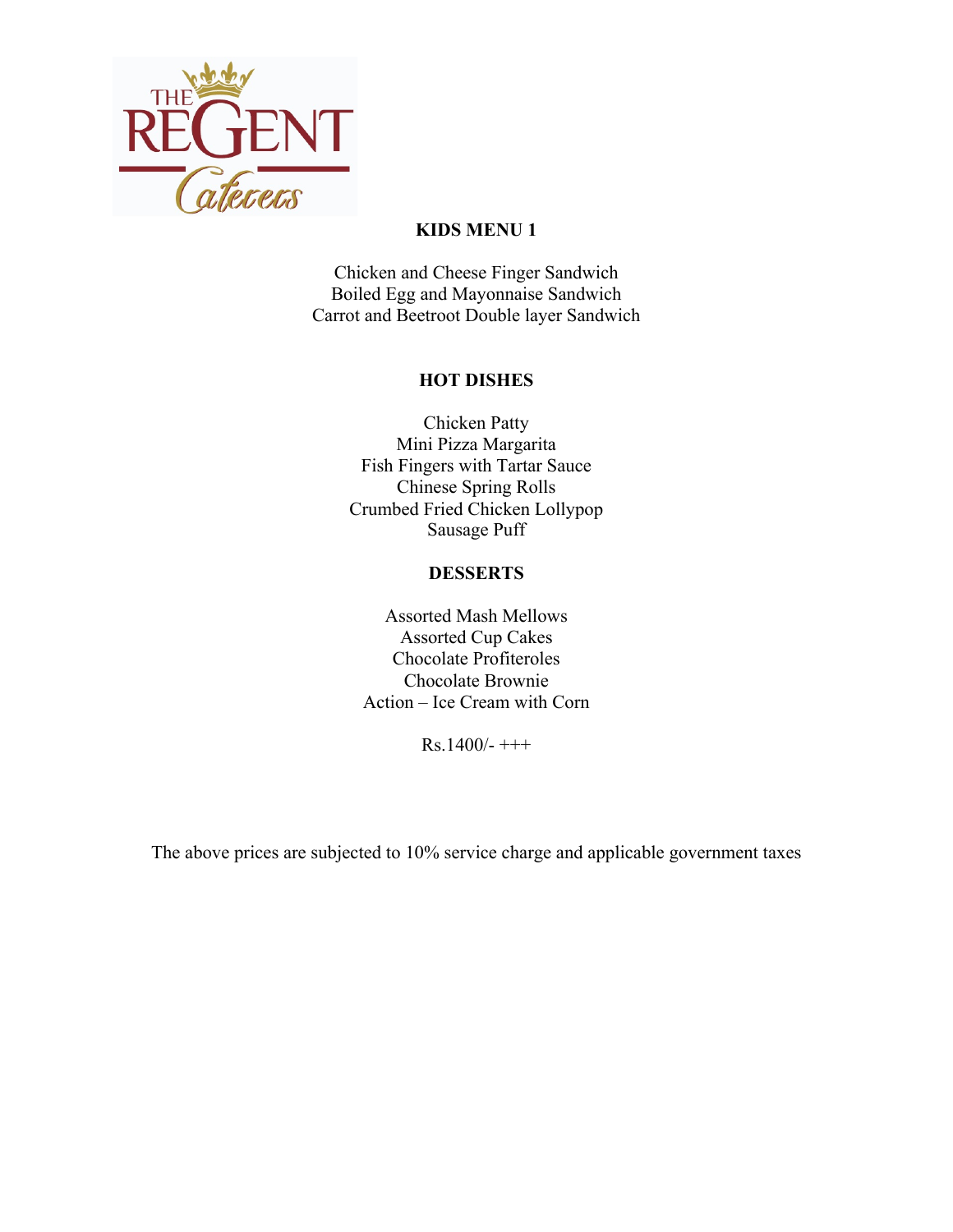

#### **KIDS MENU 2**

Triple Layer Vegetable Sandwich Chicken and Cheese Sandwich Open Face Tuna Fish Sandwich Egg Boats

#### **Hot**

Chicken Sate Mini Vegetable Pizza Fish Fingers with Tartar Sauce Chinese Spring Rolls Chicken Patty Sausage Bun

#### **Action**

Mini Chicken Burger Mini Hot Dogs Pop Corn French Fries Tomato Sauce, Mustard, Cole Slaw

> **Desserts** Assorted French Pastries Fruit Jelly Chocolate Éclairs Tiramisu Chocolate Brownie

Action – Ice Cream with Corn

Rs.  $1800/-$  +++

The above prices are subjected to 10% service charge and applicable government taxes